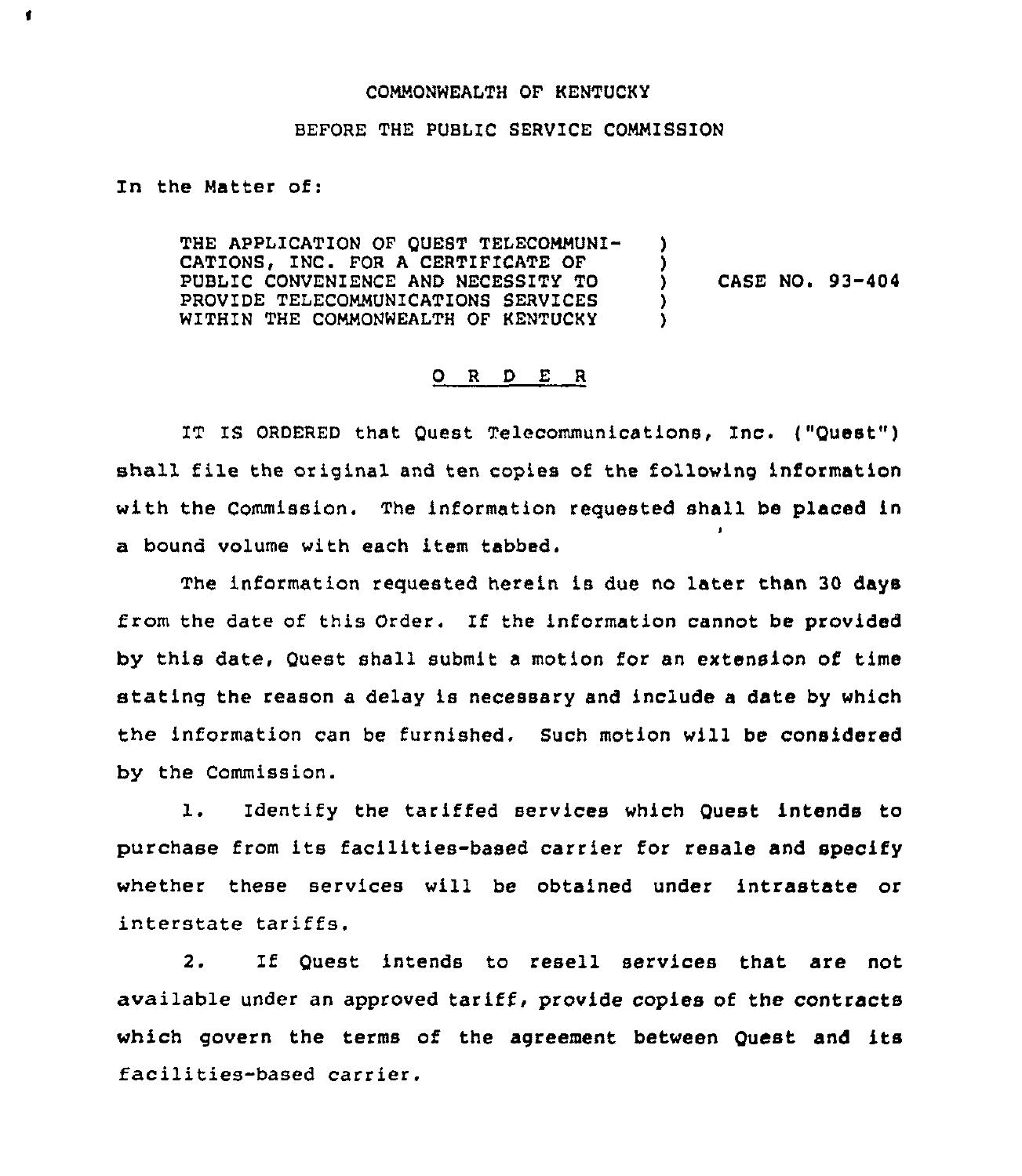3. State whether Quest is aware of and able to comply with the provisions of this Commission's Administrative Case No. 3231 and how it will apply to Ouest's Kentucky operations.

ř

4. Provide an estimate of sales revenues for Quest's first two years of operations. Explain how Quest derived these estimates. Provide <sup>a</sup> copy of <sup>a</sup> market study if one has been performed.

5. Provide examples of the information distributed with Quest's prepaid calling card. Include a sample copy of an actual card.

6. Does Quest's prepaid calling card have an expiration date? If so, how are customers notified of the expiration date?

7. State the percentage of customers in other jurisdictions that currently receive call detail.

8. Refer to the 2nd sentence on page <sup>2</sup> of your application. Provide a copy of your authority to transact business in Kentucky.

9. For the following items, refer to Quest's proposed tariff filed October 29, 1993 and provide revised tariff sheets where necessary:

a. State whether any restrictions apply to the types of calls that may be placed when using Quest's prepaid calling card. What, if any, types of calls will be blocked and how2

 $\mathbf{1}$ Administrative Case No. 323, An Inquiry Into IntraLATA Toll Competition, An Appropriate Compensation Scheme for Completion<br>of IntraLATA Calls by Interexchange Carriers, and WATS Jurisdictionality, Phase I, Order dated July 6, 1991.